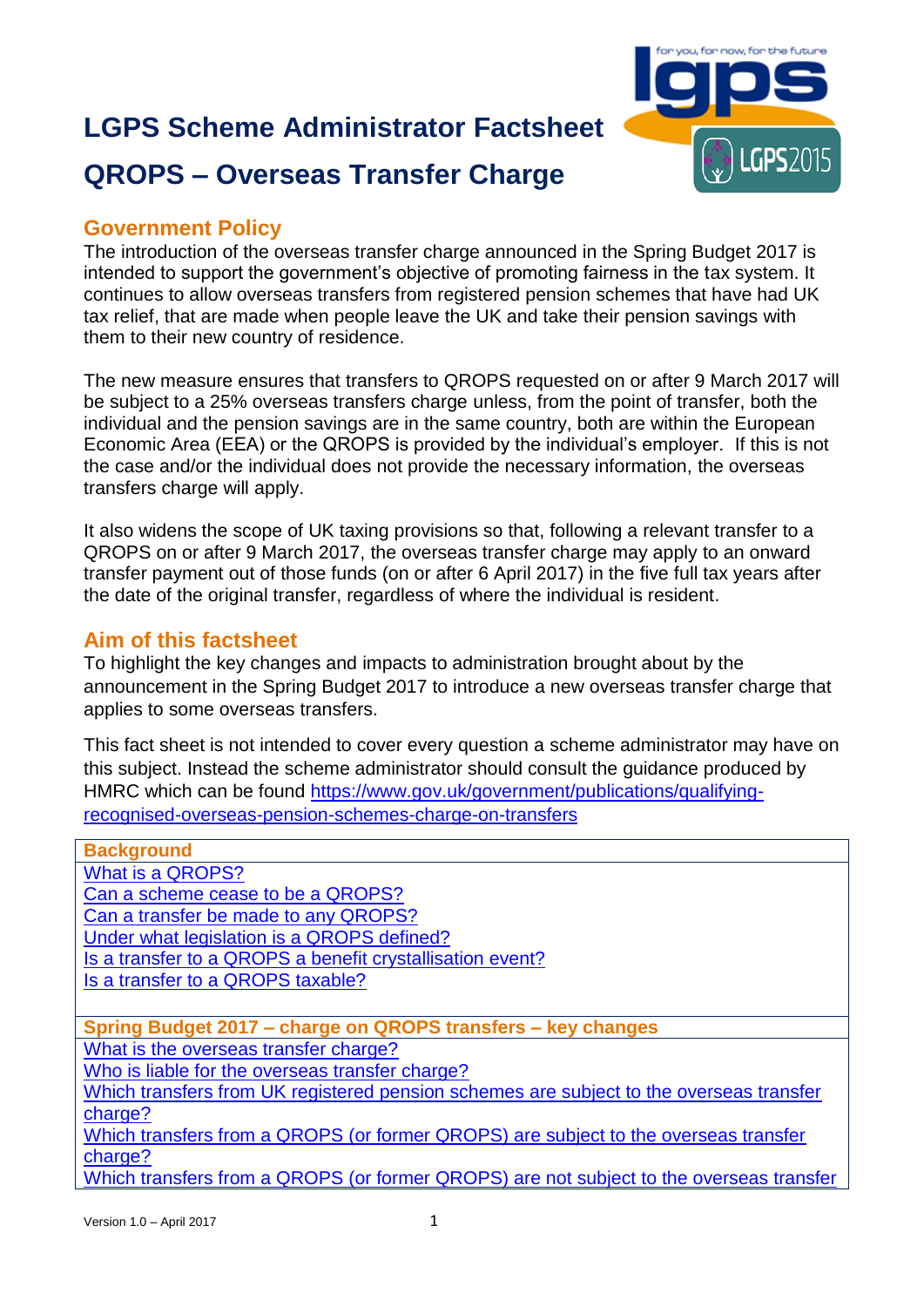| charge?                                                      |
|--------------------------------------------------------------|
| How is the overseas transfer charge accounted for?           |
| Can the overseas transfer charge be repaid?                  |
| When does the overseas transfer charge become effective?     |
| Can liability to the overseas transfer charge be discharged? |
| What action must be taken by QROPS scheme managers?          |
|                                                              |
| <b>QROPS transfer process</b>                                |
| <b>Key steps</b>                                             |
|                                                              |

# <span id="page-1-0"></span>**Background**

# **What is a QROPS?**

A qualifying recognised overseas pension scheme (QROPS) is a pension scheme established outside of the UK that HMRC recognise as eligible to receive transfers from registered pension schemes in the UK. To qualify as a QROPS the scheme must meet certain requirements as set out in UK legislation.

# <span id="page-1-1"></span>**Can a scheme cease to be a QROPS?**

A scheme can cease to be a QROPS because:

- The scheme manager no longer wants the scheme to be a QROPS,
- The scheme no longer meets the conditions to be a recognised overseas pension scheme (ROPS), including the conditions to be an overseas pension scheme,
- HMRC has excluded the scheme from being a QROPS. HMRC can remove the QROPS status from a pension scheme even though it continues to meet the conditions to be a ROPS. This is known as exclusion. A scheme can be excluded if certain things happen and as a result HMRC consider that it's not appropriate for the scheme to continue to be able to receive tax favoured (recognised) transfers from registered pension schemes.

# <span id="page-1-2"></span>**Can a transfer be made to any QROPS?**

A transfer to a scheme that is a QROPS may not always be possible. QROPS status only has significance for UK tax purposes. Whether or not a particular transfer can take place will depend on the scheme being able to accept the transfer under the legislation of the country in which it is established. Questions about whether or not a particular scheme can accept a transfer should be directed to the scheme or the relevant overseas authority.

# <span id="page-1-3"></span>**Under what legislation is a QROPS defined?**

A recognised overseas pension scheme (ROPS) must meet the requirements set out in the Pension Schemes (Categories of Country and Requirements for Overseas Pension Schemes and Recognised Overseas Pension Schemes) Regulations 2006 [SI 2006/206].

In order to be a QROPS for the purposes of section 169(4) Finance Act 2004, the Scheme manager of the ROPS must, by virtue of the Pension Schemes (Information Requirements – Qualifying Overseas Pension Schemes, Qualifying Recognised Overseas Pension Schemes and Corresponding Relief) Regulations 2006 [SI 2006/208], provide specified information containing the scheme's qualifying requirements, to HMRC within prescribed timescales.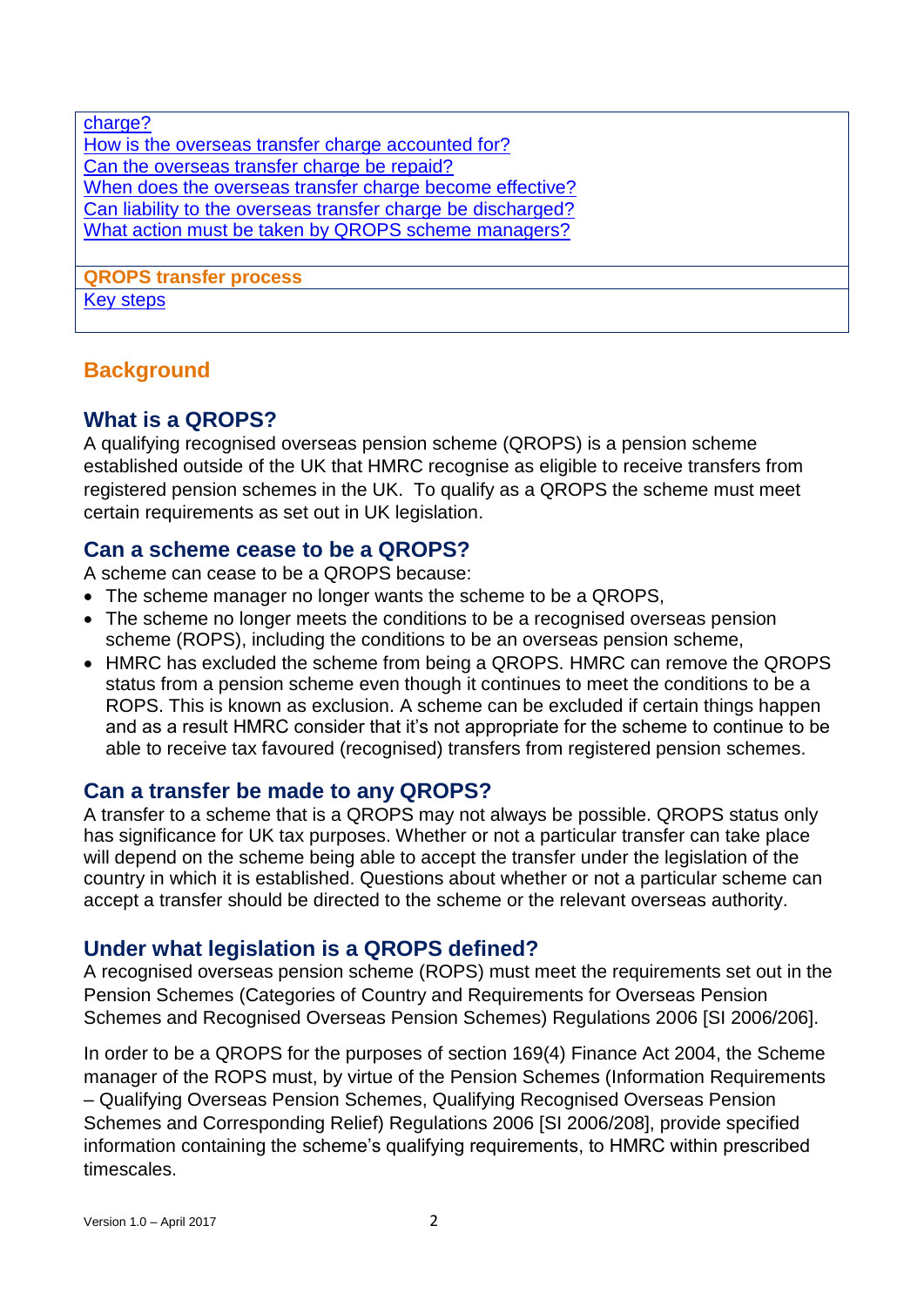# <span id="page-2-0"></span>**Is a transfer to a QROPS a benefit crystallisation event?**

Yes, section 216 Finance Act 2004, sets out that a transfer to a QROPS from a registered pension scheme is a BCE 8. The scheme administrator must tell the member if a lifetime allowance (LTA) charge is due and the percentage of standard lifetime allowance (SLA) used up by the BCE 8.

#### <span id="page-2-1"></span>**Is a transfer to a QROPS chargeable?**

A QROPS can receive a transfer from a registered pension scheme free of an LTA charge (up to the lifetime allowance). If the amount transferred is more than the member's available LTA, the excess will be liable to an LTA charge at a rate of 25%.

In addition, due to the announcement in the Spring Budget 2017, any election by a scheme member instructing the scheme administrator to pay a transfer to a QROPS on or after 9 March 2017, may be liable to a further charge called the 'overseas transfer charge'.

# **Spring Budget 2017 – charge on QROPS transfers – key changes**

#### <span id="page-2-2"></span>**What is the overseas transfer charge?**

The Spring Budget of 2017 introduced a new charge of 25%, called the 'overseas transfer charge' that applies to some overseas transfers that were previously tax-free.

#### <span id="page-2-3"></span>**Who is liable for the overseas transfer charge?**

The overseas transfer charge can apply where a:

- Scheme administrator of a registered pension scheme pays a transfer to a QROPS, or;
- Scheme manager of a QROPS makes an onward transfer of those 'ring-fenced transferred funds' in the five full tax years following the transfer, and;
- The transfer is not excluded from the charge.

| <b>Term</b>                                | <b>Definition</b>                                                                                                                                                                                                                                                                                                                                                                                                                                                       |
|--------------------------------------------|-------------------------------------------------------------------------------------------------------------------------------------------------------------------------------------------------------------------------------------------------------------------------------------------------------------------------------------------------------------------------------------------------------------------------------------------------------------------------|
| <b>Ring-fenced</b><br>transferred<br>funds | Funds transferred to:<br>a scheme under a relevant transfer from a UK registered pension<br>scheme on or after 9 March 2017<br>the scheme on or after 9 March 2017 under a relevant transfer of<br>the whole or part of the UK-tax relieved funds of a relieved<br>member of a QROPS<br>the scheme on or after 6 April 2017 under a relevant transfer of<br>$\bullet$<br>UK-tax relieved funds of a relieved member of a relevant non-UK<br>scheme that is not a QROPS. |

If the scheme administrator/scheme manager believes the charge is applicable, it must be deducted before paying the transfer and the charge must be paid to HMRC. Both the member and the scheme administrator (on transfers from a registered pension scheme) / Scheme manager (on transfers from a QROPS or former QROPS, or where the charge becomes due as a result of the conditions ceasing to be met) are jointly and severally liable to the charge.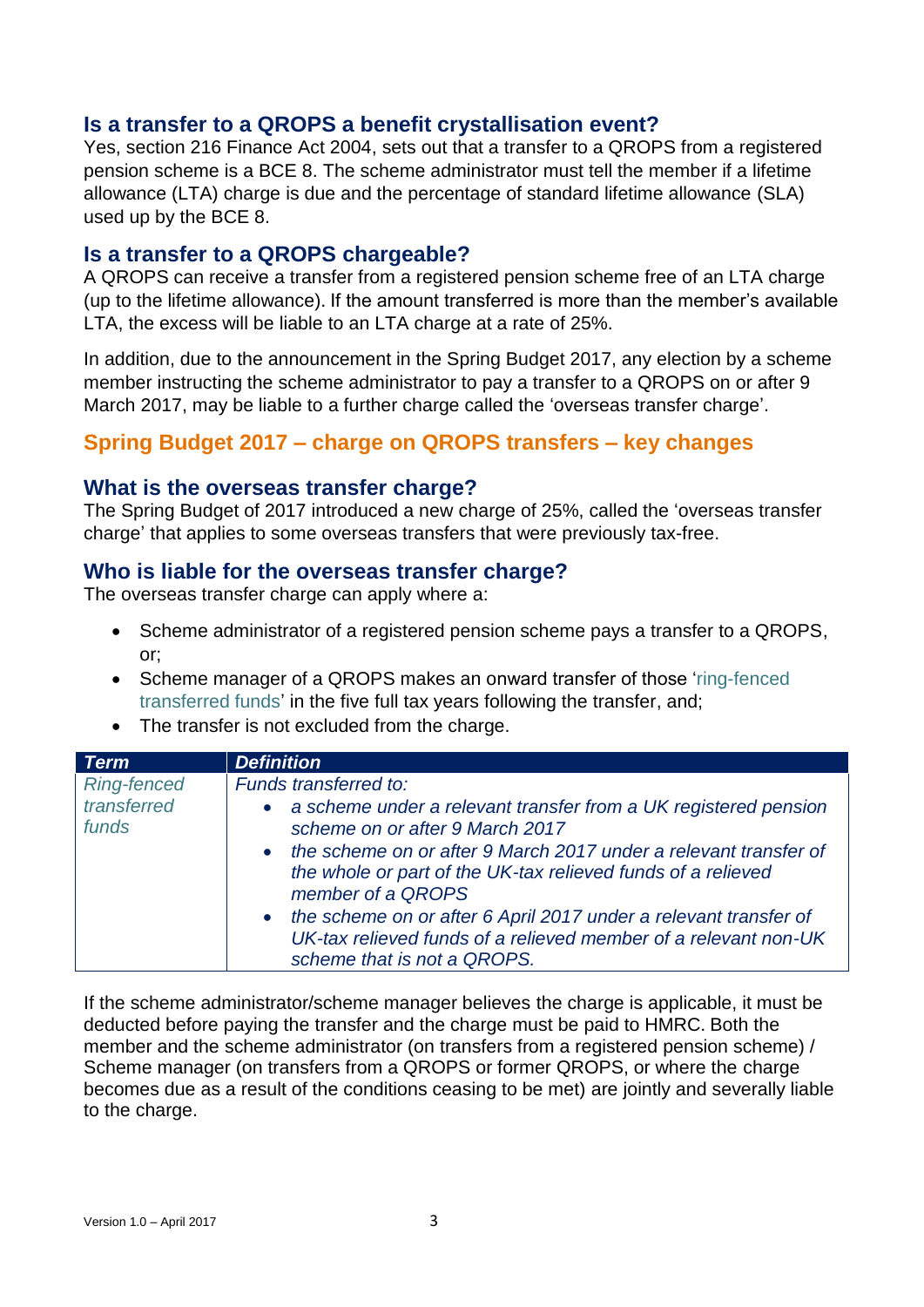# <span id="page-3-0"></span>**Which transfers from UK registered pension schemes are subject to the overseas transfer charge?**

The overseas transfer charge arises on all recognised transfers to a QROPS where the election to proceed was made on or after 9 March 2017 if:

- a) the member has not provided the scheme administrator with all the required prescribed information, before the transfer is made, or
- b) none of the following five conditions are met, the:
	- 1) Member is resident (for tax purposes) in the same country in which the QROPS receiving the transfer is established.
	- 2) Member is resident (for tax purposes) in a country within the European Economic Area (EEA) and the QROPS is established in a country within the EEA.
	- 3) QROPS is set up by an international organisation for the purpose of providing benefits for or in respect of past service as an employee of the organisation and the member is an employee of that international organisation.
	- 4) QROPS is an overseas public service pension scheme and the member is an employee of an employer that participates in the scheme.
	- 5) QROPS is an occupational pension scheme and the member is an employee of a sponsoring employee under the scheme.

It is important to note that, where a transfer meets one of the conditions (set out in (b) above) and so is not subject to the overseas transfer charge at the time of the transfer, it may become chargeable later. This will occur if the conditions which were met to make the transfer non-chargeable, cease to be met within the five full tax years following the date of transfer.

# <span id="page-3-1"></span>**Which transfers from a QROPS (or former QROPS) are subject to the overseas transfer charge?**

A transfer from a QROPS (or former QROPS) is only liable to the overseas transfer charge if it is an 'onward transfer' in respect of an 'original transfer' and that 'onward transfer' is made to a QROPS in the 'relevant period'.

| <b>Term</b>            | <b>Definition</b>                                                                    |
|------------------------|--------------------------------------------------------------------------------------|
| original transfer      | Is either a:                                                                         |
|                        | • Recognised transfer from a registered pension scheme to a QROPS,                   |
|                        | or                                                                                   |
|                        | • Transfer of all or part of a member's UK tax -relieved pension fund to a<br>QROPS. |
| onward transfer        | Is in respect of an original transfer if it is a direct transfer or a chain of       |
|                        | transfers.                                                                           |
| <b>Relevant period</b> | Is a period counted from the date of the original transfer, being where the          |
|                        | transfer is made on:                                                                 |
|                        | • 6 April, five years from that date, or                                             |
|                        | • Any other date, the period from that date until the next 5 April plus a            |
|                        | further five years from 6 April.                                                     |

An onward transfer made in the relevant period will be liable to the overseas transfer charge if:

a) the member has not provided the scheme manager with all the required prescribed information, before the transfer is made, or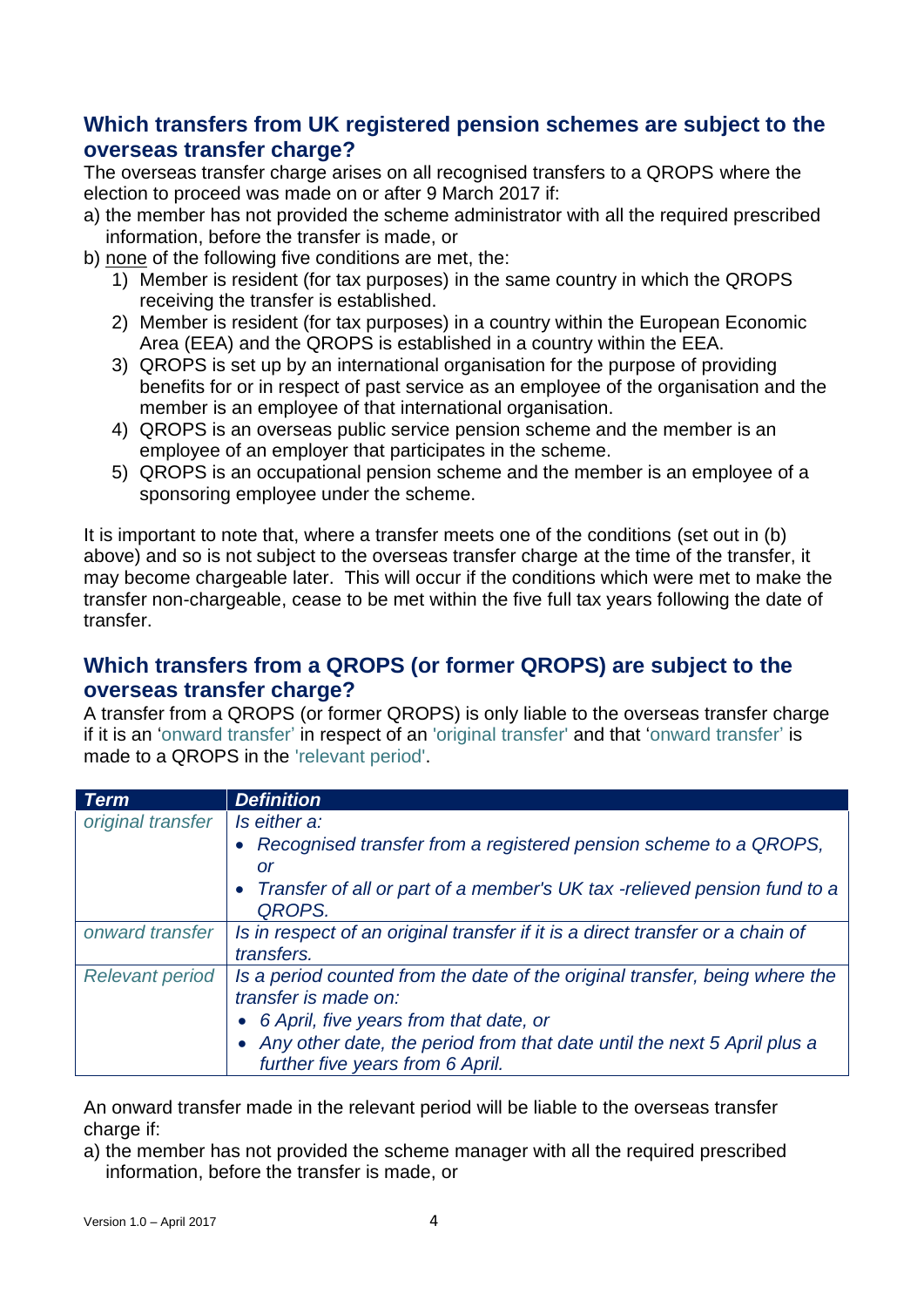- b) none of the following five conditions are met the:
	- 1) Member is resident (for tax purposes) in the same country in which the QROPS receiving the transfer is established.
	- 2) Member is resident (for tax purposes) in a country within the European Economic Area (EEA) and the QROPS is established in a country within the EEA.
	- 3) QROPS is set up by an international organisation for the purpose of providing benefits for or in respect of past service as an employee of the organisation and the member is an employee of that international organisation.
	- 4) QROPS is an overseas public service pension scheme and the member is an employee of an employer that participates in the scheme.
	- 5) QROPS is an occupational pension scheme and the member is an employee of a sponsoring employer under the scheme.

# <span id="page-4-0"></span>**Which onward transfers from a QROPS (or former QROPS) are not subject to the overseas transfer charge?**

A transfer that is made to a registered pension scheme or to another non-UK scheme that is not a QROPS is not liable to the overseas transfer charge.

Where an onward transfer includes pre 9 March 2017 funds, that part of the transfer that relates to pre 9 March 2017 funds is not liable to the overseas transfers charge. Pre 9 March 2017 funds are funds that derive from a transfer from a registered pension scheme that was requested before 9 March 2017. This may be via a direct transfer from a registered pension scheme or a chain of transfers between QROPS. This protection ceases when the funds are transferred back to a registered pension scheme.

Where a transfer includes an onward transfer that has previously been subject to the overseas transfer charge, and the charge has not become repayable, that part of the transfer will not be subject to the overseas transfer charge.

#### <span id="page-4-1"></span>**How is the overseas transfer charge accounted for?**

The scheme administrator should report and pay the charge using the Accounting for Tax return (AFT). The member should report the charge, and pay any remaining charge, via self-assessment.

The scheme manager of the QROPS should notify HMRC of the transfer or, where applicable, of the event triggering eligibility of the charge on the transfer. In turn HMRC will provide the scheme manager with an accounting reference for paying the charge, which must be paid within 91 days of the issue of the accounting reference.

# <span id="page-4-2"></span>**Can the overseas transfer charge be repaid?**

Yes, providing the:

- Claim for repayment is made within 5 full tax years from the date the transfer was paid, and
- Circumstances that resulted in the overseas transfer charge from being applied have changed, meaning that had those circumstances being evident at the point of deduction, such a deduction would not have been made (this also includes where the charge is deducted in error).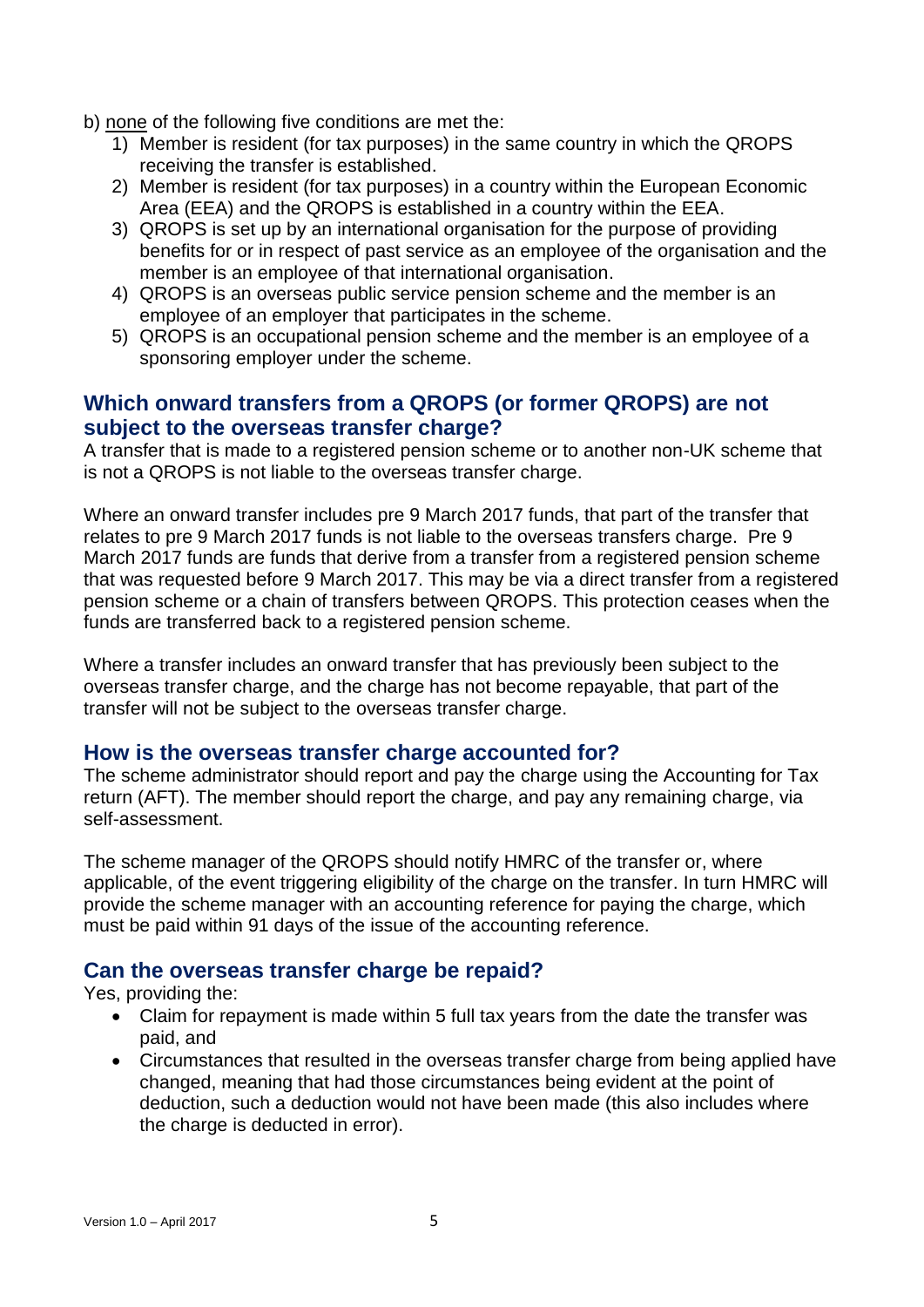Only the actual value of the overseas transfer charge will be repaid, and this will not include any additional payments that may have been paid to cover interest or late payment penalties.

Where an overseas transfer charge is repaid those monies are not relievable pension contributions. As such if some or all of those monies are subsequently transferred from the scheme administrator to the QROPS (or from the scheme manager of a QROPS to another relevant scheme) this is not a BCE 8 and does not affect the amount crystallised in the original transfer. Alternatively, the charge can be repaid to the member where the member makes a relevant claim to HMRC within a prescribed period.

Guidance on how to claim repayments will follow in due course.

#### <span id="page-5-0"></span>**When does the overseas transfer charge become effective?**

If a member makes an election (not a casual enquiry to transfer) to the scheme administrator to transfer funds to a QROPS:

- Prior to 9 March 2017, HMRC will deem the existing QROPS to continue to meet the 'qualifying requirements' up to and including 13 April 2017 (if a transfer to a QROPS requested before 9 March 2017 is not completed but instead the funds are sent to another QROPS, that transfer is not a pre-9 March 2017 elected transfer. This is because the funds have not been sent to the scheme included in the transfer request made before 9 March 2017). All scheme managers of QROPS must sign and returned a new undertaking to HMRC by 13 April 2017 confirming their agreement to the new conditions in order to remain a QROPS.
- On or after 9 March 2017, the payment may be liable to the overseas transfer charge.

#### <span id="page-5-1"></span>**Can liability to the overseas transfer charge be discharged?**

Yes, if the scheme administrator (scheme manager of the QROPS):

- Reasonably believes that there was no liability to the overseas transfer charge, and
- In all the circumstances of the case it would not be just and reasonable for the scheme administrator/scheme manager to charge on the transfer.

The scheme administrator/scheme manager must apply to HMRC in writing including the necessary evidence and HMRC must agree by way of written notification, to the discharge. Where HMRC does not approve the discharge of liability, the scheme administrator/scheme manager has 30 days from the date HMRC gave their decision to lodge an appeal.

Discharge of the scheme administrators/scheme manager's liability does not affect the liability of any other person that may be liable to the charge. Currently there is no provision within the draft legislation as to the timescales by when an application for a discharge can be made.

#### **What action must be taken by QROPS scheme managers?**

In order to remain a QROPS, the scheme manager must undertake to agree to operate the new overseas transfer charge, and pay this to HMRC when due. QROPS scheme managers must, by 13 April 2017, complete and return form APSS240 to HMRC, which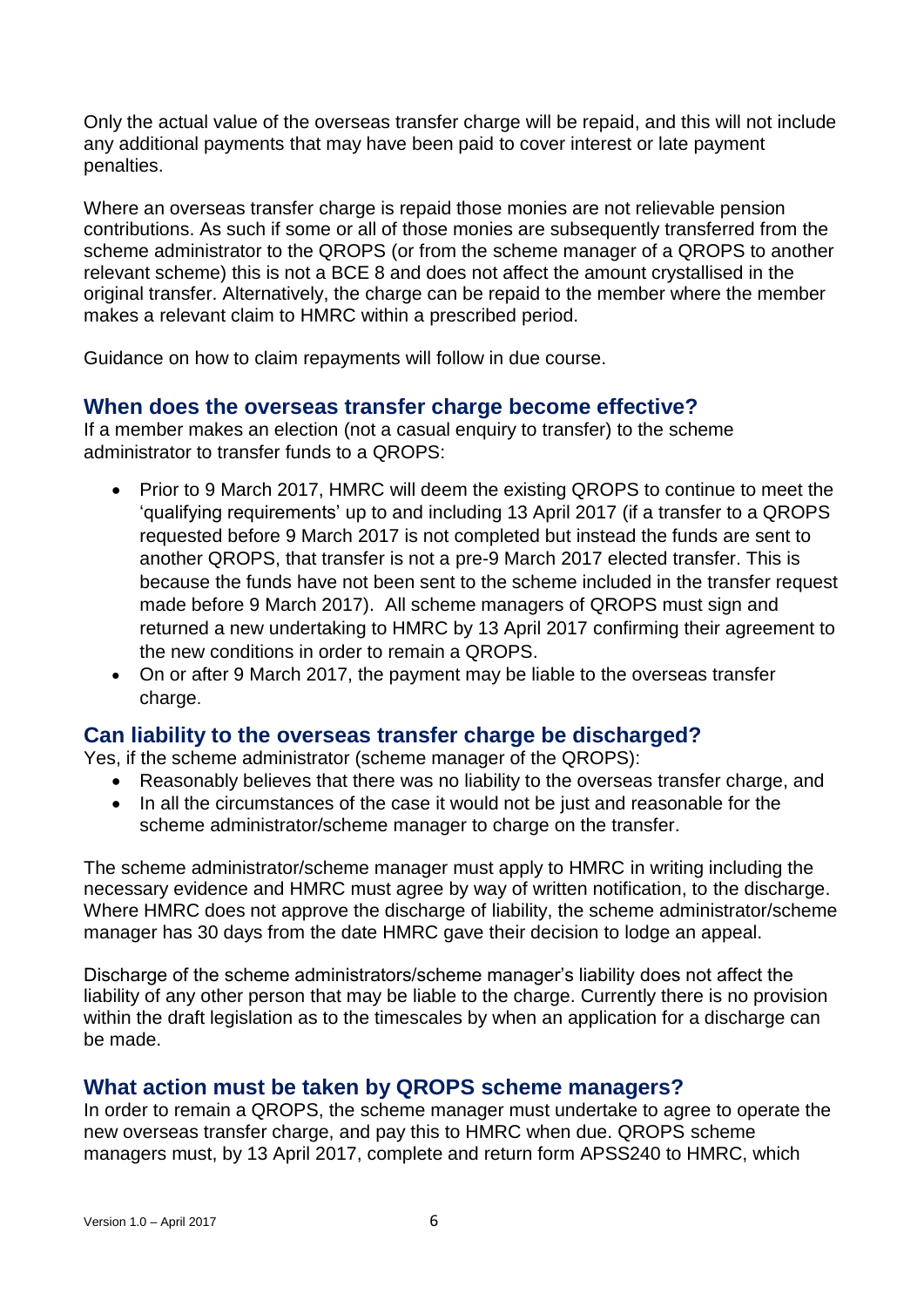confirms their agreement to this undertaking and thus they may remain a QROPS scheme. HMRC will suspend the ROPS list on 14 April 2017 and publish a new list on 18 April 2017.

#### **QROPS transfer process – key steps**

The following processes only address transfers from a registered pension scheme to a QROPS (i.e. not from a QROPS (or former QROPS) to an overseas scheme).

#### <span id="page-6-0"></span>**Step 1 Member makes an election instructing the scheme administrator to pay the transfer to a QROPS**

An election by a member instructing the scheme administrator to pay a transfer to a QROPS on or after 9 March 2017 may be liable to the overseas transfer charge. An election to transfer is when a member has made a substantive request to the scheme administrator of their pension scheme on which the scheme administrator is required to take action in relation to the transfer. A casual enquiry is not an election to transfer.

#### **Step 2 Scheme administrator tells the member what information they need and in what form, before they can transfer the funds to a QROPS**

When a member elects to transfer to a QROPS, within 30 days of that request the scheme administrator should tell the member what information they require. There are additional information requirements needed where a transfer is to a QROPS which are above and beyond the normal information a member may be asked to complete when requesting a transfer between registered pension schemes. HMRC have updated their form APSS263 to include the additional requirements concerning the overseas transfer charge. Form APSS263 can be used to collect the additional information and provide the prescribed written acknowledgement. However the form of acknowledgment is not prescribed and scheme administrators are free to produce their own paper work for this purpose. Accordingly, the LGPC Secretariat has updated its suite of transfer forms to accommodate these additions; because the information the member must provide is included on the election form, provided the scheme administrator uses this form, they will have met this disclosure requirement.

#### **Step 3 Member gives the scheme administrator the required information**

The member is required to provide the information requested by the scheme administrator within 60 days of their election to the scheme administrator to transfer to a QROPS. If the member does not meet this deadline the member's transfer election can lapse and the process can start again with a new transfer request from the member. If the member does not provide the information required by the legislation before the scheme administrator makes the transfer payment to the QROPS, that transfer will be liable to the overseas transfer charge.

Again, because the information the member must provide is included on the election form itself, provided the member fully completes the election form, they will meet this disclosure requirement as they will be providing the required information at the same date and their election to transfer.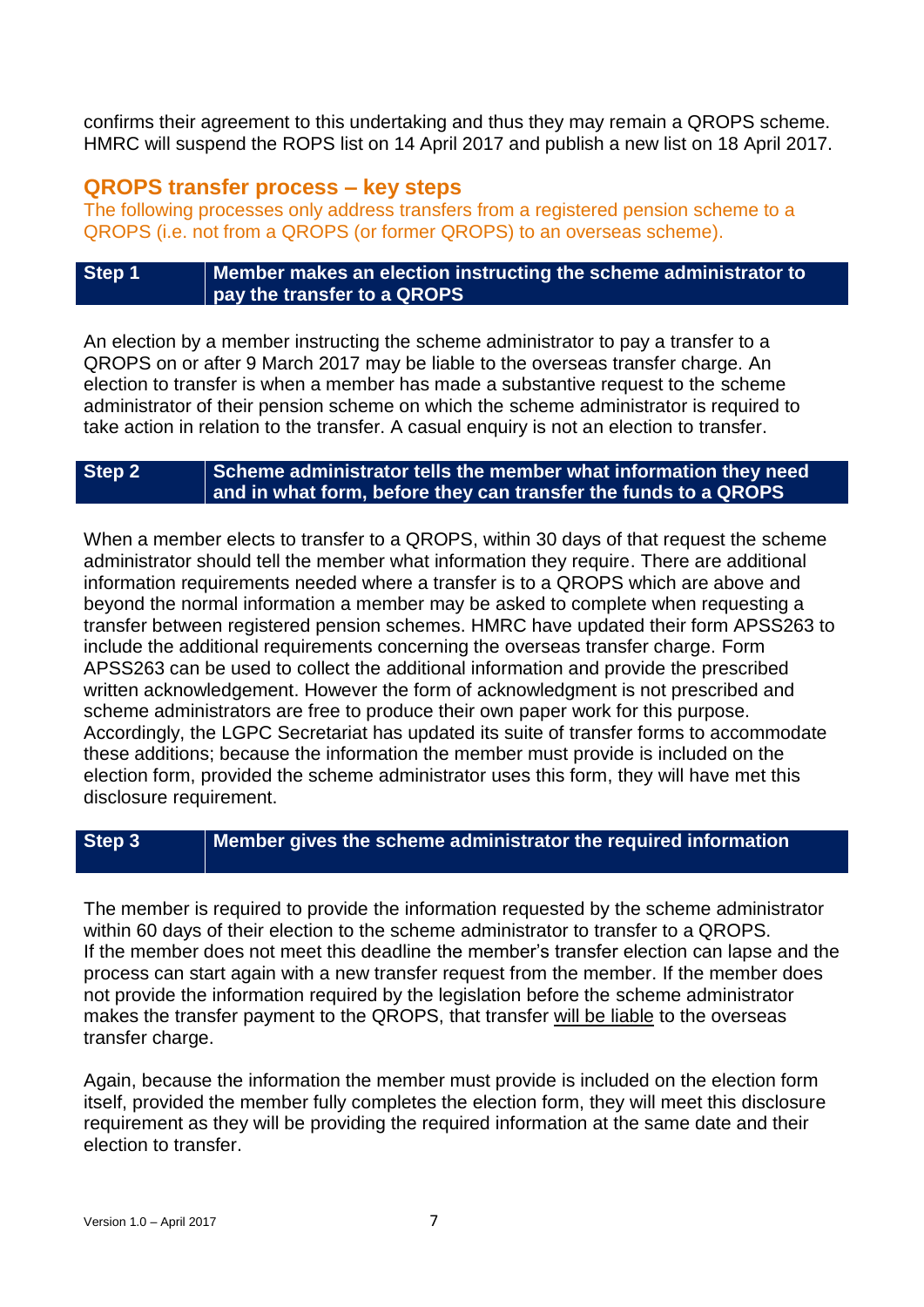#### **Step 4 Scheme administrator performs due diligence checks before transferring funds**

Before making a transfer to a QROPS, scheme administrators must carry out due diligence checks to ensure that the scheme receiving the transfer is a QROPS (this includes checking the published list of ROPS notifications no earlier than 24 hours before the transfer is made). If the receiving scheme is not a QROPS any transfer from a registered pension scheme will be an unauthorised payment and the scheme administrator will be liable to a scheme sanction charge and the member will be liable to unauthorised payments charge, on the transfer.

HMRC do not provide a list of all the checks required on making a transfer. The questions and checks required will vary depending on the facts and circumstances of each individual transfer. HMRC do not confirm whether or not any individual transfer will, or will not be, an unauthorised payment. The Pensions Regulator provides further information on how scheme administrators can protect both themselves and their members from pension scams which can be found at [http://www.thepensionsregulator.gov.uk/trustees/pension](http://www.thepensionsregulator.gov.uk/trustees/pension-scams-trustees.aspx)[scams-trustees.aspx](http://www.thepensionsregulator.gov.uk/trustees/pension-scams-trustees.aspx) 

Where a transfer is not a recognised transfer and is subject to an unauthorised payment charge, the overseas transfer charge will not arise.

#### **Step 5 Scheme administrator establishes if there is a Lifetime Allowance (LTA) charge due on the transfer**

A transfer from a registered pension scheme to a QROPS is a benefit crystallisation event (BCE 8). There are no changes to when an LTA charge arises and the processes that scheme administrators need to carry out in this respect. The LTA checks and BCE 8 calculation is done before the calculation for the overseas transfer charge.

#### **Step 6 Scheme administrator establishes if the transfer is liable to the overseas transfer charge**

In the first instance, if the member has not given all the information the legislation requires them to provide, the transfer is liable to the overseas transfer charge.

In addition to existing due diligence checks on the status of the receiving scheme, scheme administrators now also need to check whether or not the transfer will be liable to the overseas transfer charge and on what basis? If the scheme administrator believes that the transfer is not chargeable due to the nature of the pension scheme and the member's employment status, HMRC expects the scheme administrator to critically consider the information provided by the member. Where due care has not been taken in establishing the correct position of the transfer by the scheme administrator, HMRC will not discharge the scheme administrator from liability to the overseas transfer charge. However, following payment, if an event occurs that subsequently means that the transfer should be chargeable, liability for the overseas transfer charge lies with the scheme manager of the QROPS that holds the ring fenced transferred funds. Scheme administrators will need to ask themselves the following questions in order to determine if the overseas transfer charge is due: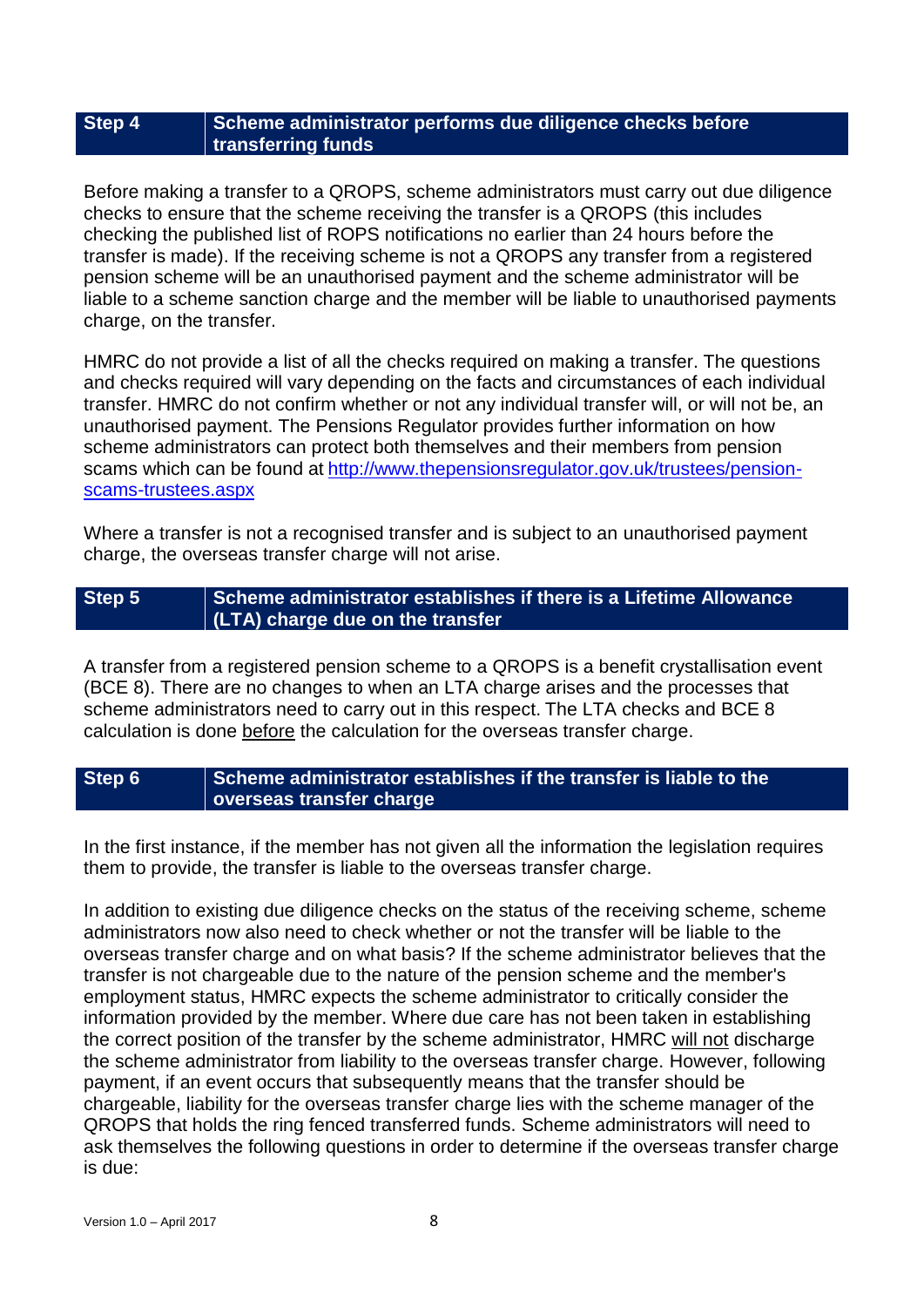| <b>Question?</b>                           | <b>Transfer liable to overseas transfer</b><br>charge? |
|--------------------------------------------|--------------------------------------------------------|
| Was the transfer requested before 9 March  | Transfers requested before 9 March 2017 -              |
| 2017?                                      | not liable to the overseas transfer charge.            |
| Is the member resident in the same country | Both the member and QROPS are resident                 |
| in which the QROPS is established?         | in the same country - not liable to the                |
|                                            | overseas transfer charge.                              |
| Are both the member and the QROPS          | Both the member and QROPS are resident                 |
| resident in the European Economic Area     | in the EEA - not liable to the overseas                |
| (EEA)?                                     | transfer charge.                                       |
| Is the scheme set up by an international   | Transfers to such schemes in respect of                |
| organisation of which the member is an     | their employees - not liable to the overseas           |
| employee?                                  | transfer charge.                                       |
| Is the scheme an overseas public service   | Transfers to such schemes in respect of                |
| pension scheme and the member an           | their employees - not liable to the overseas           |
| employee of a public service employer?     | transfer charge.                                       |
| Is the scheme an occupational pension      | Transfers to such schemes in respect of                |
| scheme and the member an employee of a     | their employees - not liable to the overseas           |
| sponsoring employer?                       | transfer charge (though HMRC will be                   |
|                                            | keeping the scope of this exemption from               |
|                                            | the tax charge under review).                          |

**Step 7 Scheme administrator calculates any LTA charge and any overseas transfer charge, due on the transfer** 

The overseas transfer charge is 25% of the 'transferred value' after the deduction of any LTA charge (where BCE 8 applies and an LTA charge actually arises) on the transfer.

# **Step 8 Scheme administrator pays the transfer to the QROPS**

The scheme administrator should pay the transfer to the QROPS in the usual manner, having first ensured that: all the required information has been received, written acknowledgment obtained, due diligence checks completed and any appropriate LTA charge and/or overseas transfer charges have been deducted.

# **Step 9 Scheme administrator - information to be provided post transfer**

As a consequence of the introduction of the overseas transfer charge, the scheme administrator needs to provide additional information to 3 parties post transfer (1) member (2) scheme manager of QROPS (3) HMRC, as follows:

|               | (1) Member                                                                         |  |
|---------------|------------------------------------------------------------------------------------|--|
|               | BCE Statement within 3 months of the transfer, including the amount of any tax due |  |
|               | as a result of an LTA charge.                                                      |  |
| $\mathcal{D}$ | If the overseas transfer charge was applied, within 90 days of the transfer notice |  |
|               | confirming:                                                                        |  |
|               | • the date of the transfer,                                                        |  |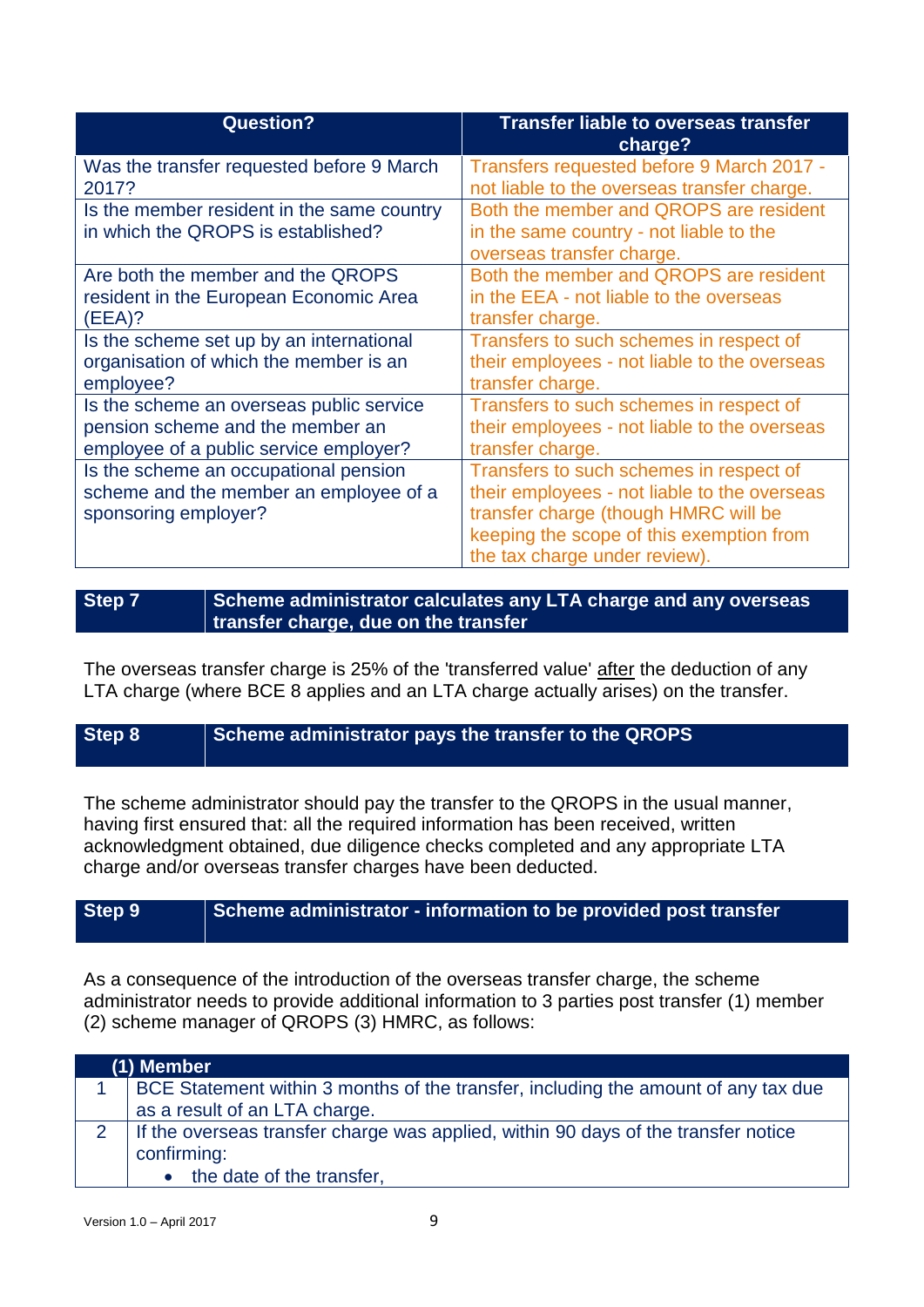|                | the fact that the transfer was subject to the overseas transfer charge,<br>$\bullet$          |
|----------------|-----------------------------------------------------------------------------------------------|
|                | the chargeable amount in respect of the transfer,<br>$\bullet$                                |
|                | the amount of the resulting overseas transfer charge,<br>$\bullet$                            |
|                | whether, or to what extent, the scheme administrator has accounted for the                    |
|                | charge to HMRC or intends to do so, and                                                       |
|                | in the event that the scheme administrator has already accounted for the<br>$\bullet$         |
|                | charge to HMRC, the date they did so.                                                         |
| <b>or</b>      |                                                                                               |
| 3              | If the overseas transfer charge was not applied, within 90 days of the transfer notice        |
|                | confirming:                                                                                   |
|                | the date of the transfer,<br>$\bullet$                                                        |
|                | the fact that the transfer was not subject to the overseas transfer charge,<br>$\bullet$      |
|                | which condition was met that meant the transfer was not chargeable, and<br>$\bullet$          |
|                | how the transfer sum may subsequently be subject to an overseas transfer<br>$\bullet$         |
|                | charge if the member changes their country of territory of residence within the               |
|                | 5 tax years following payment.                                                                |
| 4              | If the overseas transfer charge is to be repaid to the scheme administrator, within 90        |
|                | days of repayment notice confirming:                                                          |
|                | the date of the repayment<br>$\bullet$                                                        |
|                | the amount of the repayment, and<br>$\bullet$                                                 |
|                | • the reason for the repayment                                                                |
|                | (2) QROPS Scheme manager                                                                      |
| $\mathbf{1}$   | Within 31 days of the transfer (or if later, within 31 days ending from when the              |
|                | scheme administrator first had reason to believe) a statement confirming if the               |
|                | member has flexibly accessed any of their registered pension scheme rights and the            |
|                | date when those rights were first flexibly accessed, if applicable.                           |
| $\overline{2}$ | Within 31 days of the transfer, a statement confirming:                                       |
|                | whether or not the transfer was subject to the overseas transfer charge,                      |
|                | if the transfer was chargeable, the amount of the overseas transfer charge,<br>$\bullet$      |
|                | and                                                                                           |
|                | if not subject to the charge, the reason why the charge did not arise.                        |
| 3              | If the overseas transfer charge is to be repaid to the scheme administrator, within 31        |
|                | days of repayment:                                                                            |
|                | a copy of the notice provided in point 2 above.                                               |
|                | a statement that the original statement is inaccurate and that the overseas<br>$\bullet$      |
|                | transfer charge on the transfer has been repaid to the scheme administrator,                  |
|                | and                                                                                           |
|                | the reason why the transfer is excluded from the charge.                                      |
|                | $(3)$ HMRC                                                                                    |
| $\mathbf{1}$   | Within 60 days of the transfer, the following extra information by way of on-line form        |
|                | <b>APSS262:</b>                                                                               |
|                | whether or not the transfer is subject to the overseas transfer charge, and<br>$\bullet$      |
|                | if the transfer is not subject to the overseas transfer charge the reason why it<br>$\bullet$ |
|                | is not chargeable, or                                                                         |
|                | if the transfer is chargeable:<br>$\bullet$                                                   |
|                | the amount of the transfer before deduction of the overseas transfer charge                   |
|                | (but after deduction of any LTA charge paid by the scheme administrator),                     |
|                | the amount of the overseas transfer charge the scheme administrator has<br>۰                  |
|                | deducted before making the transfer, and                                                      |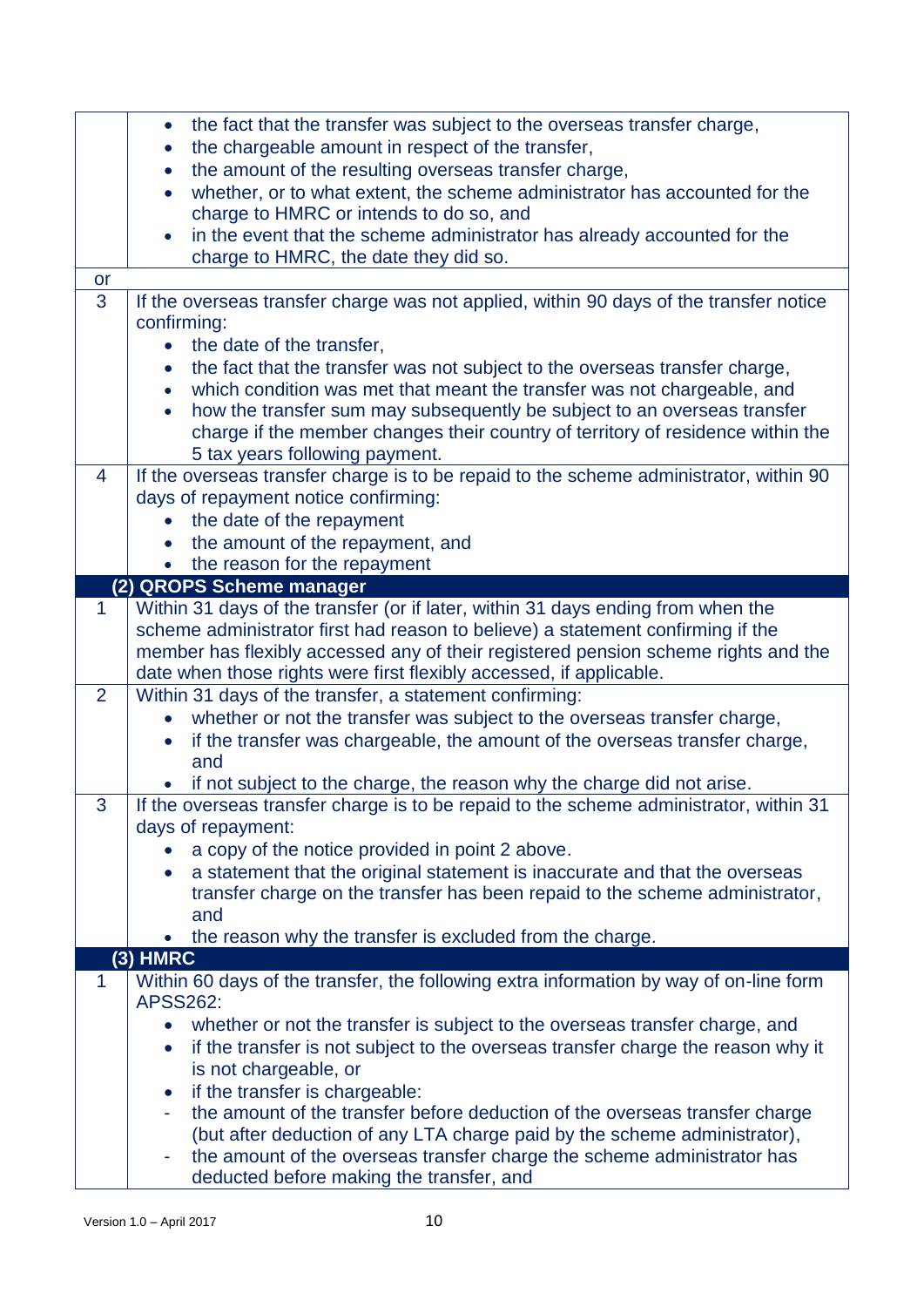|  | the amount of the transfer actually paid to the receiving scheme after any |
|--|----------------------------------------------------------------------------|
|  | deduction of the overseas transfer charge.                                 |

#### **Step 10 Member - information to be provided post transfer**

As a consequence of the introduction of the overseas transfer charge, the member must also provide additional information to potentially 3 parties post transfer (1) scheme manager of QROPS (2) scheme administrator of registered pension scheme (3) HMRC

|                | (1) Scheme manager of QROPS                                                                                                                                                                                                                                                                                                                                                                                                                                                                                                                                   |
|----------------|---------------------------------------------------------------------------------------------------------------------------------------------------------------------------------------------------------------------------------------------------------------------------------------------------------------------------------------------------------------------------------------------------------------------------------------------------------------------------------------------------------------------------------------------------------------|
|                | <b>Change of residence</b><br>If, after a chargeable transfer has been made, the member becomes resident in a<br>different country, the member should tell the scheme manager of the change of<br>residence.                                                                                                                                                                                                                                                                                                                                                  |
|                | (2) Scheme administrator of registered pension scheme                                                                                                                                                                                                                                                                                                                                                                                                                                                                                                         |
| $\overline{2}$ | <b>Change of residence</b><br>If, after a chargeable transfer has been made, the member becomes resident in a<br>different country, the member must tell the scheme administrator within 60 days of<br>the change of residence. This requirement only applies for five full tax years following<br>the date of the payment.                                                                                                                                                                                                                                   |
|                | $(3)$ HMRC                                                                                                                                                                                                                                                                                                                                                                                                                                                                                                                                                    |
| 3              | If the scheme administrator does not pay the overseas transfer charge (this is<br>unlikely to occur, but may occur where the information provided to the scheme<br>administrator is ultimately proved to be incorrect and the transfer payment should<br>have been reduced by virtue of an overseas transfer charge), the member should<br>report and pay the charge under self-assessment. The existing self-assessment<br>provisions on interest, penalties and assessments procedures will apply in the event<br>of non-/late filing or non-/late payment. |

# **Step 11 Scheme administrator pays relevant charge to HMRC, post transfer**

Where an LTA charge is due on a transfer from a registered pension scheme to a QROPS, the scheme administrator deducts the amount of LTA charge due before making the transfer. Thereafter, the scheme administrator reports and pays the LTA charge using the Accounting for Tax return (AFT) process.

When the overseas transfer charge arises on a transfer from a UK registered pension scheme, both the member and the scheme administrator are joint and severally liable, just like the LTA charge. Scheme administrators should deduct the amount of overseas transfer charge due before making the transfer to the QROPS. The overseas transfer charge should be reported and paid using the AFT process.

For all tax or charges payable under the AFT process the existing interest, penalties and assessments procedures will apply in the event of non-/late filing or non-/late payment.